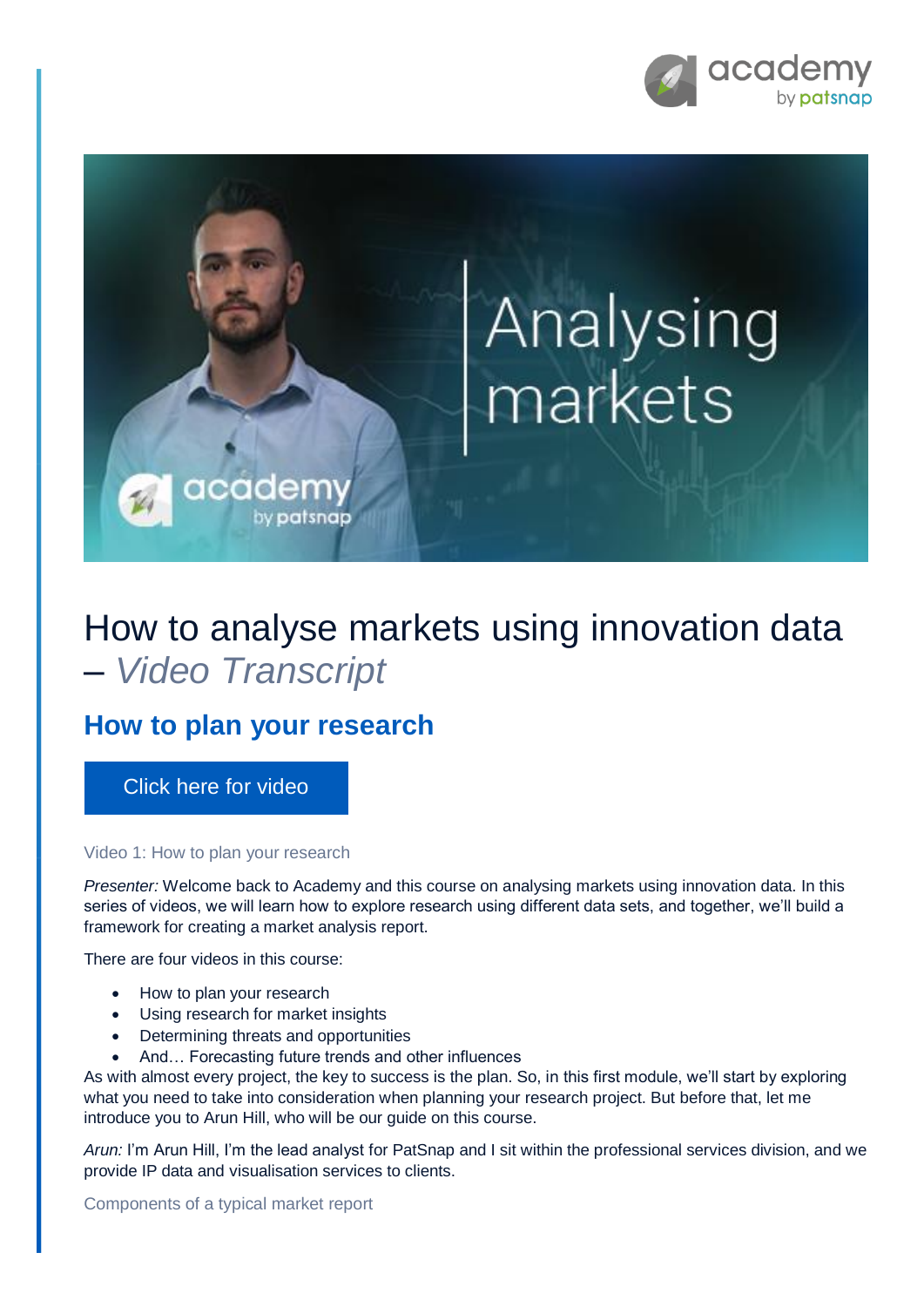

So, as with any business question, it's important that you have a plan before you execute the research – so it just ensures that you're focused and that you don't waste your time. So typically, the main components that you might want to think about in a market research report would be: market insights themselves, what the competitive landscape looks like, what are the key challenges, threats and opportunities, and anticipating what the future trends might look like.

#### Concept, research, analyse, landscape

There are the four stages that I would recommend in terms of getting these particular insights. So, the first would be the concept. So, what is the definition of a technology area? Are there any market insights that you can draw in, and what are the general emerging technologies relating to that technology area? The next phase would be research – so how do we take that definition and bring it into the patent world? How does it correspond to the language we're seeing in patents? Are there trends in terms of filing velocity, in terms of the technology areas that we're dealing with?

And finally, the analysis phase. And what we're seeing here is really: to what extent does the market idea of a technology match up to the patent landscape as well, so are there any similarities and differences?

And finally, I would say it's landscaping – bringing it all together, can we paint an holistic picture of the market using patent information and non-patent information as well? So that normally involves published applications and granted patents, as well as IPCs and CPCs, so technology classifications.

#### Non-patent literature

We can make a basic distinction between patent data and non-patent literature. So, when we're talking about patent data, that might include things like licensing, opposition data; but when we're talking about nonpatent data, really, the world is your oyster. So, you can include merger and acquisition information, funding, news, tech offerings as well – it's really as broad as you want to make it – and the more context you have, the better, the more well informed your analysis will be.

#### How can a research document help?

So, a research document allows you to collate your initial research and any early hypotheses you have before you carry out the analysis. The types of things that would be included in a research document would be: what is the technical scope that I am looking at for this particular study, are there any market trends and what do I expect is going to happen in the patent data?

#### Primary and dependent research questions

So, I would say that it is a good practice to have a primary research question, what are you looking at? Think about smart goals, be specific and be metric oriented. And then, as a subset of that, you want to consider what am I going to have to disprove or prove in order to validate that hypothesis. So, you might say for example: is interest in blockchain increasing over time? And so, the dependent research questions based on that would be: is it a favourable market to get into? Are there any particular jurisdictions that stick out to me? Are there any sub-technology areas, as well, so for example, artificial intelligence or neural networks that I would need to take a closer look at in order to prove that?

#### Defining the 'scope'

So, the easiest approach that I would take to the scope of a study would be to determine: what is in, what is out and what is a grey area. So you're looking at: what do I want to include, what do I want to exclude and what is potentially controversial because I am not sure if I want to include it, or exclude it? And then you can revisit those grey areas and determine whether you want that within your study.

So again, with blockchain, you may  $-$  or a better example would be artificial intelligence  $-$  you would be looking at the broad area of artificial intelligence – but you may want to include neural networks and machine learning, but exclude visualisation and cloud infrastructure as well – so that may be an example of things you want to include and exclude. But a grey area would be data analytics. So, once you've got a good idea of what you want the scope to be for the study, that's when you can start to think about: what will this query